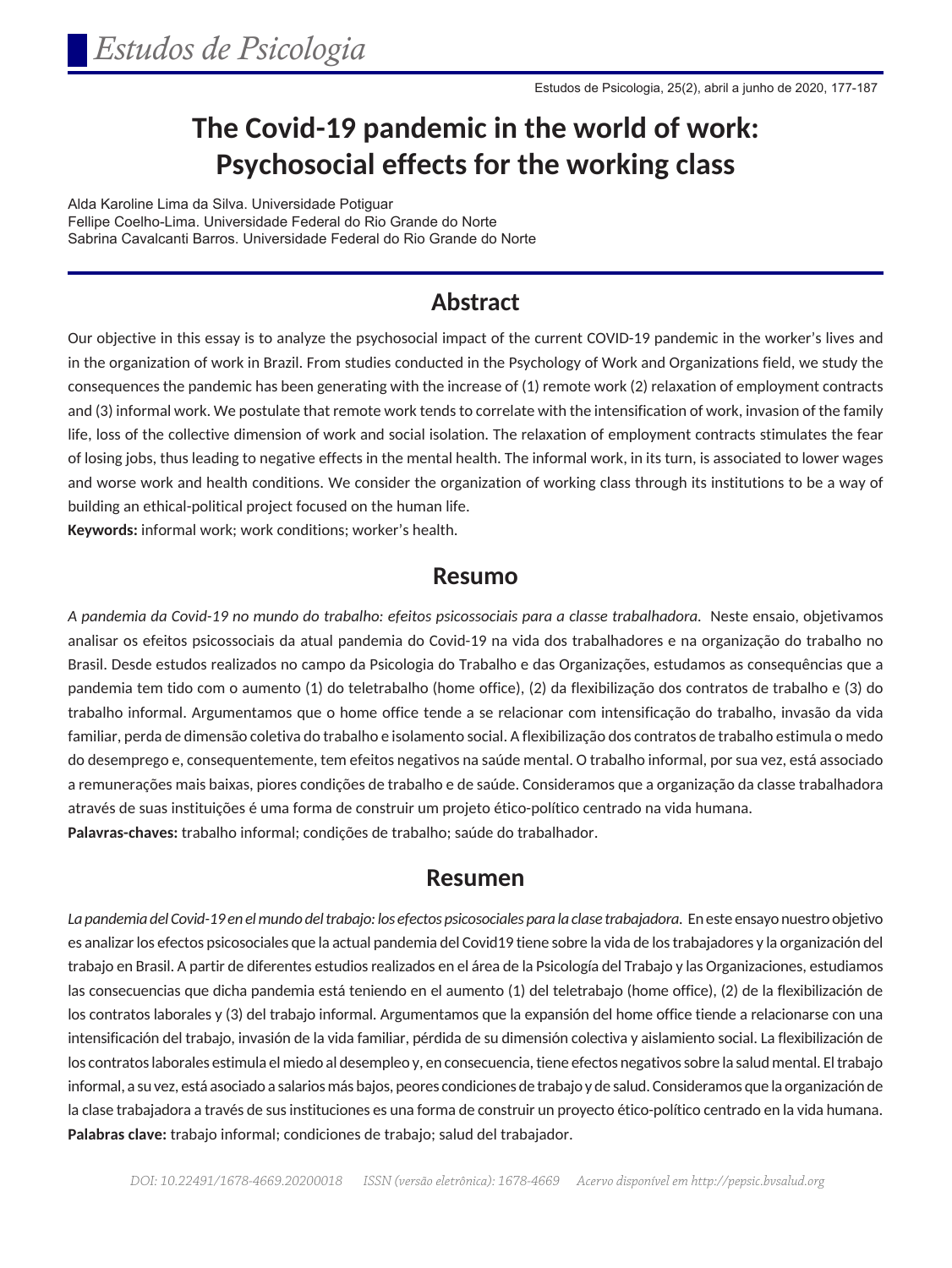Since the 1970s, the world of work has experienced intense transformations, affecting the lives of millions of workers in capitalist societies (Antunes, 2008; H. L. F. Silva, 2018). The productive restructuring process, which marks this phase, reconfigured the way labor is organized, opening a breach for work relationships to become increasingly flexible and distant from the previous decades, with stability, regulation, and protection of workers (Antunes & Druck, 2013; Leite, 2019). Faced with this scenario, authors such as Antunes (2018), Garrido (2006), and Standing (2014) have problematized the effects of precariousness in the new work modalities – such as outsourcing, teleworking, the use of flexible periods (working at an established time, parttime, per shift, among others), and, more recently, service provision mediated by mobile applications (e.g., Uber, Ifood, Rappi) – on the lives of workers. According to these authors, the work crisis has increased insecurity and economic and social vulnerability of workers, who now have to deal, among other things, with more precarious and unstable jobs, with the absence and/or partial compliance with social protection measures, and with weaker union representations.

Although some authors point to the end of work in industrial societies (e.g., Gorz, 1987; Offe, 1989; Toni, 2003), with structural unemployment as one of the main arguments, others (e.g., Antunes, 2008; Brief & Nord, 1990; Garrido, 2006; Organista, 2006), in turn, have argued that, despite the indicators that shape the crises installed in capitalism, work remains the foundation of social relationships, through which necessary material conditions (salary and/or wages) are obtained so that the other spheres of human life can develop. Corroborating this line, empirical studies on the meanings that work has taken for workers in different occupational and social contexts have confirmed the central role of work in people's lives (e.g., Arnoux-Nicolas, Sovet, Lhotellier, & Bernaud, 2016; Borges & Tamayo, 2001; MOW, 1987). Even under adverse conditions, such as those highlighted, work continues to fulfill important social and psychological functions (Álvaro, 1992; S. C. Barros, Álvaro, & Borges, 2018; Jahoda, 1987), whether they are manifest, through the financial remuneration, or latent functions, referring to time structure, to socialization, to the construction of social identity and status, to the achievement of goals, among others.

Currently, the precariousness in the world of work has been exacerbated by a pandemic health crisis, due to the rapid proliferation of the coronavirus

(*Organização Internacional do Trabalho* [OIT], 2020b). Actions of social distancing/isolation – keeping only those activities considered essential to society – have been adopted by most of the affected countries, aiming to mitigate the mass contagion and the overcrowding of hospitals in the treatment of infected victims. These actions, however, have compromised many economic sectors on a global scale, especially the informal sector, which, this year, comprises more than two billion (62%) workers (OIT, 2020b). This data is even more alarming when considering that, according to the OIT, 90% of total employment in low-income (developing) countries and 67% in middle-income (emerging) countries are in that sector. They represent, therefore, those workers who have already experienced precarious work preconized by productive restructuring and neoliberal policies, especially regarding the loss of labor rights, corresponding, as Barahona (2020) points out, to the most economically and socially vulnerable countries, intensifying the inequality already institutionalized in these societies.

In Brazil, which has experienced a strong economic recession since 2015 (Pochmann, 2018), the effects of the current crisis have caused a loss and/or a considerable reduction in workers' income. According to an evaluation by the Brazilian Institute of Geography and Statistics (*Instituto Brasileiro de Geografia e Estatística* [IBGE], 2020), in the first quarter of this year, the percentage of unemployment in the country reached 12.2%, representing 12.9 million people unemployed. Although it corresponds to a period prior to the outbreak of the coronavirus, this data already indicates a more pronounced economic slowdown in the country. This fact was pointed out by the Inter-Union Department of Statistics and Socioeconomic Studies (*Departamento Intersindical de Estatística e Estudos Socioeconômicos* [DIEESE], 2020b), according to which almost 240 thousand layoffs were reported by the main Brazilian press during the pandemic. For those who are engaged in activities considered non-essential, in turn, many companies in the public and private spheres adopted the remote system, like home-office work, without, however, the population having been prepared for this modality (Porto, Puentes-Palacio, & Neiva, 2020).

It is important to highlight that job insecurity has been intensified in the last three years with the approval of the labor reform act of 2017 (Law 13.467/17). Although it intended to increase the supply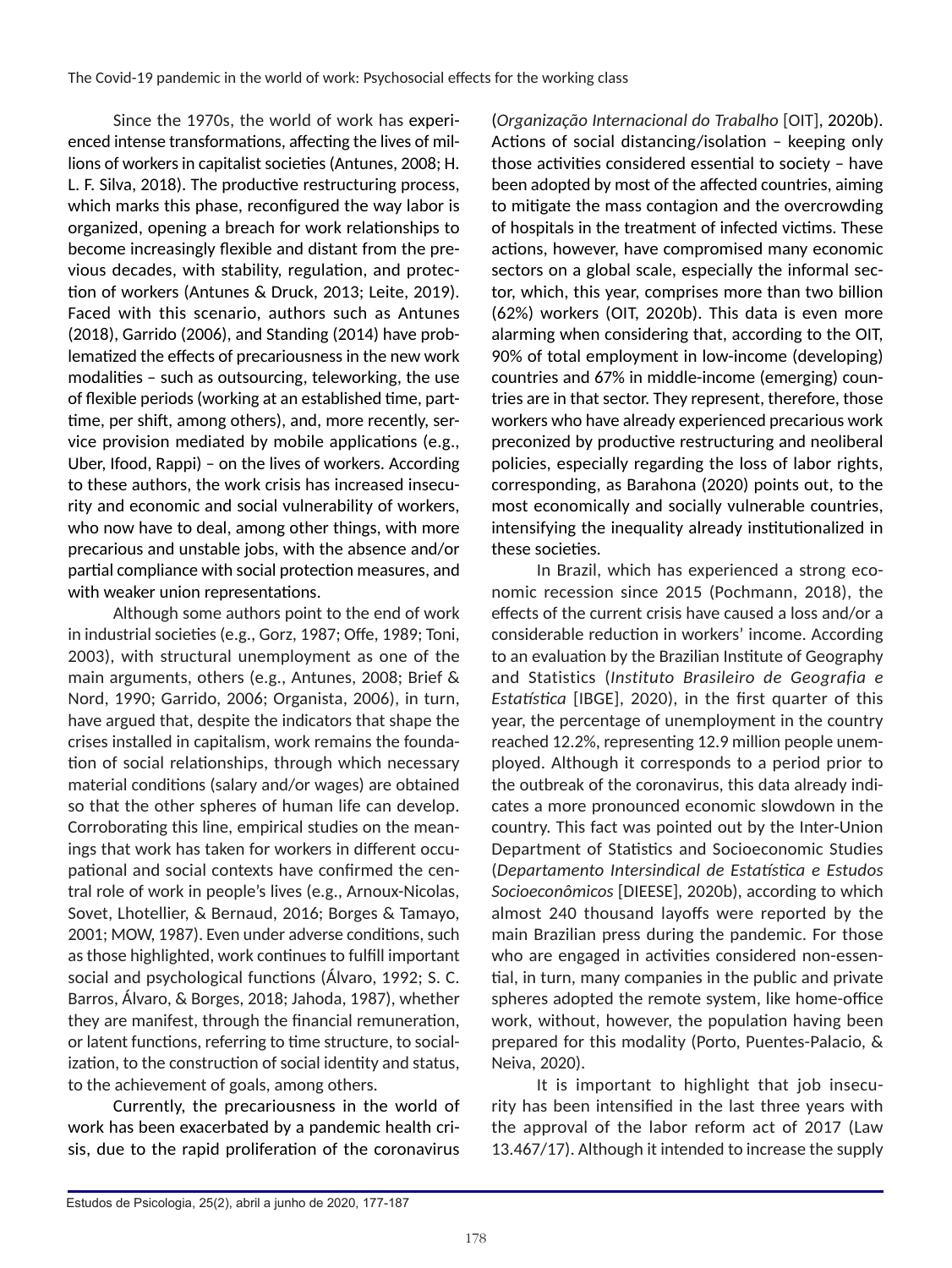of formal employment and formalize employment contracts not previously included in the *Consolidação das Leis Trabalhistas* (CLT, Consolidation of Labor Laws), its implementation contributed to an increase, in 2019, of 41% in the population working in informality (DIEESE, 2020a), perpetuating the flexibility in the forms of hiring, as well as the worsening of the precariousness and intensification of the work processes.

Under such contexts and strong pressure from society and unions, the Brazilian Government announced Provisional Measure MP936 (DIEESE, 2020c), which temporarily provides for a reduction in the working hours or suspension of employment contracts, with the worker receiving complementary (for the former) or monthly (for the latter) allowances, through the *Benefício Emergencial de Preservação do Emprego e da Renda* (Employment and Income Preservation Emergency Allowance). However, according to DIEESE (2020c) itself, such measures have been shown to be insufficient in the face of such a crisis (health, economic, and social), in addition to the fact that resources do not quickly and adequately reach the workers who have been most affected by the pandemic. With the precariousness of work enhanced by the effects of the pandemic, Brazilian workers are increasingly distant from experiencing decent working conditions, a concept presented by the International Labor Organization (OIT, 2015), which advocates the integration of economic (creation of jobs and combating unemployment) with social objectives (social protection and guarantee of labor rights), to promote a dignified life and to tackle social inequality and exclusion.

In view of the presented scenario, we raise some questions. Given the new types of work, advocated by the productive restructuring and aggravated by the pandemic, what psychosocial effects can be observed in the lives of workers? What reflections are possible for strengthening and for a greater articulation of the unions in the face of the challenges that are being announced?

With this study, we aim to analyze the psychosocial effects of the Covid-19 pandemic on the lives of workers and on the organization of work in Brazil. Therefore, and without the intention of an exhaustive reflection on the subject, we developed the discussion based on three points that we consider, from the above, more illustrative of the current moment in the country: (1) the intensification of the work processes, under the context of telework (home office); (2) the flexibilization

of labor rights; and (3) the increase in unemployment and informal work rates. Finally, due to the complexity, dynamism, and socio-historical character of psychosocial phenomena, we assume the importance of understanding them considering the different levels of analysis that cross them (from macro to micro), as shown by authors such as Álvaro, Garrido, Schweiger and Torregrosa (2007) and Doise (1986). In this sense, we consider in the discussions of the points listed in the subsequent sections, elements of the macro-social context (macro), of the organizational contexts (meso), and how these elements have an impact on the life of the worker (micro) in the world of work.

We believe that the discussion on this subject is urgent and necessary, so that the dismantling of work processes that has been taking place since the 1970s will not be perpetuated with the pandemic crisis. On the contrary, it serves as a stimulus for reflection – by professionals in the field of labor rights, by union organizations, and by workers in general. We hope to contribute to building paths towards more humane and dignified work.

### **From teleworking to the effects of the home office: what intensified?**

From all the adaptations that the world of work had to forcibly take over during the pandemic, teleworking emerges as a trend with strong worldwide acceptance and an increasing pace, but laden with old and complex challenges (Abbad et al., 2019; Aderaldo, Aderaldo, & Lima, 2017; B. S. A. Barbosa, 2010). Rocha and Amador (2018) point out three perspectives on the theme: the first is linked to the benefits of teleworking, advertising it as an advantageous innovation by giving the worker autonomy and flexibility (Aderaldo, et al., 2017); in contrast, the second refers to the flexibility of work as a form of precariousness and exploitation (Antunes & Braga, 2009); the third, and more growing, brings critical readings, without pointing to an emphasis on either extremes (Filardi, Castro, & Zanini, 2020).

In more general terms, teleworking is characterized when workers carry out parts (or the totality) of their activities in an environment physically separated from their workplace, with the home office modality being the one whose insertion takes place in a space in the worker's residence (B. S. A. Barbosa, 2010). The term "home office" is exclusive to the work performed at the worker's home. Even if this home shared by other residents, work-related activities have more flexible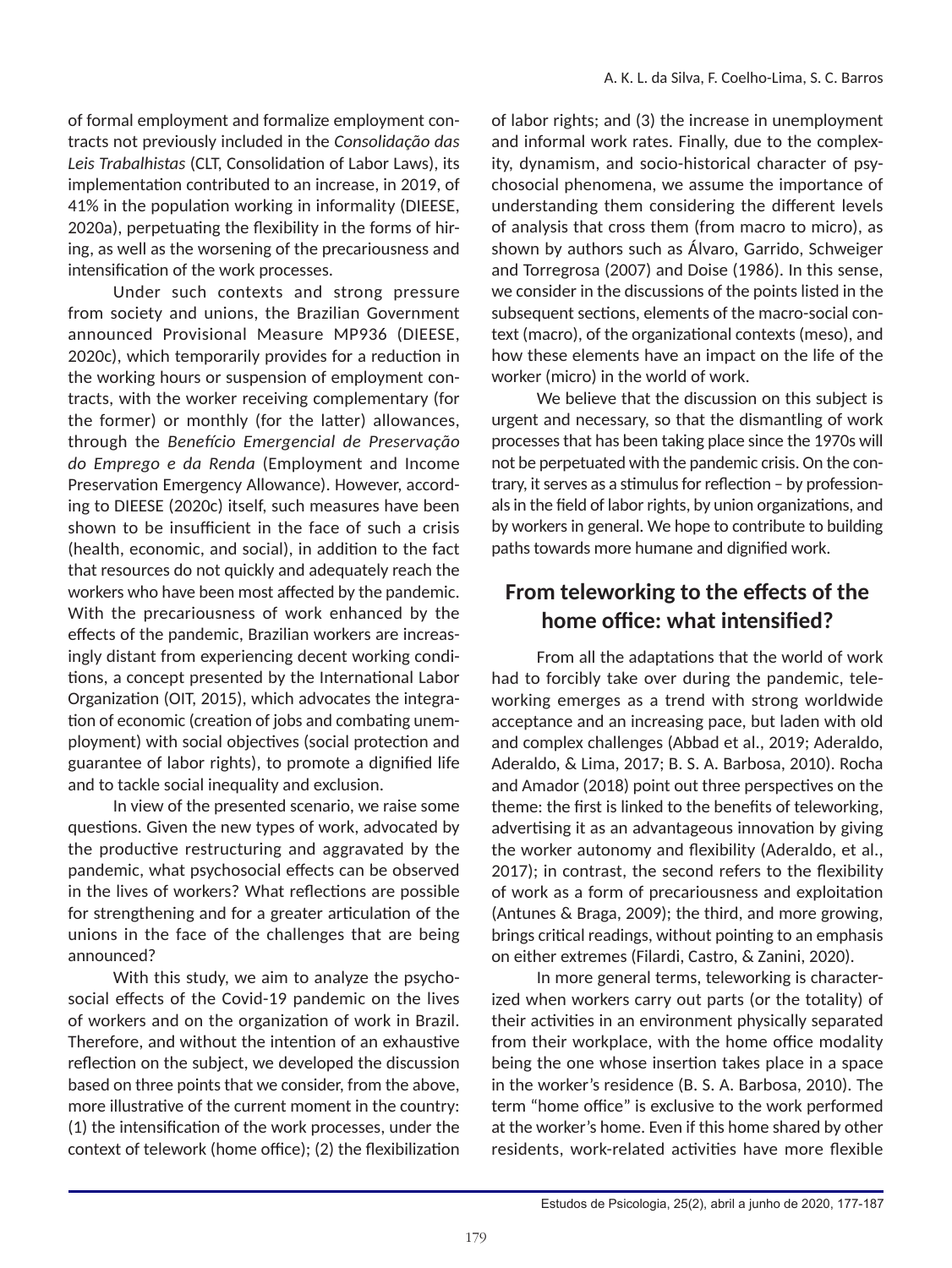schedules, whether the worker is self-employed or working for an organization (Rafalski & Andrade, 2015).

Several terms (telework, home office, virtual work, telecommuting, and remote work) are used indiscriminately when referring to work developed outside the traditional work setting. As for compulsory remote work, we alert to the attempt to equalize its modes of execution to the traditional face-to-face model. With the absence of control indicators in this type of work environment, there is a predisposition to increase pressure on performance. Without the control of such elements, levels of involvement and performance above those required before the teleworking started are often required (Sandall & Mourão, 2020).

In addition, this context triggers an abrupt change in the workers' routine, immersed in a home office system without any preparation. For many, the home itself became their workplace, affecting their ways of life, their routine, and their family relationships (A. M. Barros & Silva, 2010; Rafalski & Andrade, 2015). The adaptation to the work environment, in addition to a negotiation with the family (habits and workspace), reinforces the formulation of routines that balance the reality of work from home and the reality of the worker's chores (Rocha & Amador, 2018). This change is provocative of the appropriation of senses and meanings of work, testing the individual's ability to regulate emotions. Social distancing, for example, by producing a distance from colleagues, requires new forms of sociability as a means of preserving one's own sense of work, or even rethinking another meaning to it (Gondim & Borges, 2020).

Some counterpoints can be listed when analyzing aspects associated with the home office work mode. On one hand, cited as favorable and motivating, we find issues associated to the reduction of personal and organizational costs, to the increase in productivity, and to the optimization of time, such as the reduction of time spent in traffic and the consequent stress derived from it (Filardi, et al ., 2020; Rafalski & Andrade, 2015). On the other hand, the negative impacts associated with the risks of the intensification of work, due to the difficulty of separating the space and time dedicated to other spheres of life (e.g., family, personal interests) to dedicate themselves to work fully through digital devices, in addition to the risk of reducing the possibilities of professional advancement, and those related to work regulation (Abbad et al., 2019; Rocha & Amador, 2018).

It is undeniable, in the typical productivity of a worker who has adapted to the teleworking modality, a willingness to over individualize work, with consequences both at the individual (social, professional, and political isolation) and at the collective level, for the cultural transformation of society, with general vulnerability of work relationships, loss of the collective work dimension, and increased individualization processes in the social field (Abbad et al., 2019; Aderaldo, et al., 2017; Rocha & Amador, 2018).

This list of risks associated with teleworking, both from the standpoint of the workers directly involved with these risks and of the society itself, invites us to reflect on the repercussions on the modes of sociability among workers, which directly concern their health, especially when the care of work is defended as a collective experience, instead of an exclusively individualized experience (Rocha & Amador, 2018). Although it is an irrevocable trend in the world of work and it offers concrete benefits for organizations, workers, and society, we cannot relativize the risks involved in teleworking due to their consequences in the individualization and impersonality of work, in the loss of social relationships, and in the intensification and flexibilization of work relationships and contracts.

#### **Flexibility of employment contracts**

As already reported, in the last decade the world has experienced a worsening in flexibility and destruction of labor rights. This situation is reflected in the multiplication of outsourced, fixed-term, or even intermittent contracts. In general, the precarious diversification of employment contracts is aimed at cost reduction, by both companies and the state, hiring and firing their employees. The various changes in labor laws promoted around the world go in that exact direction.

Brazil is an example of this process, considering the transformations brought by the Labor Reform Act of 2017 promoted by the Michel Temer administration. It provides for both direct negotiation between worker and entrepreneur about the former's dismissal, as well as the reduction of the fine for unfair dismissal. The legalization of atypical new forms of hiring (Krein & Oliveira, 2019) and the expansion of outsourcing (Filgueiras & Cavalcante, 2015) also corroborate to the increase in forms of work in which the turnover of workers and professionals is greater.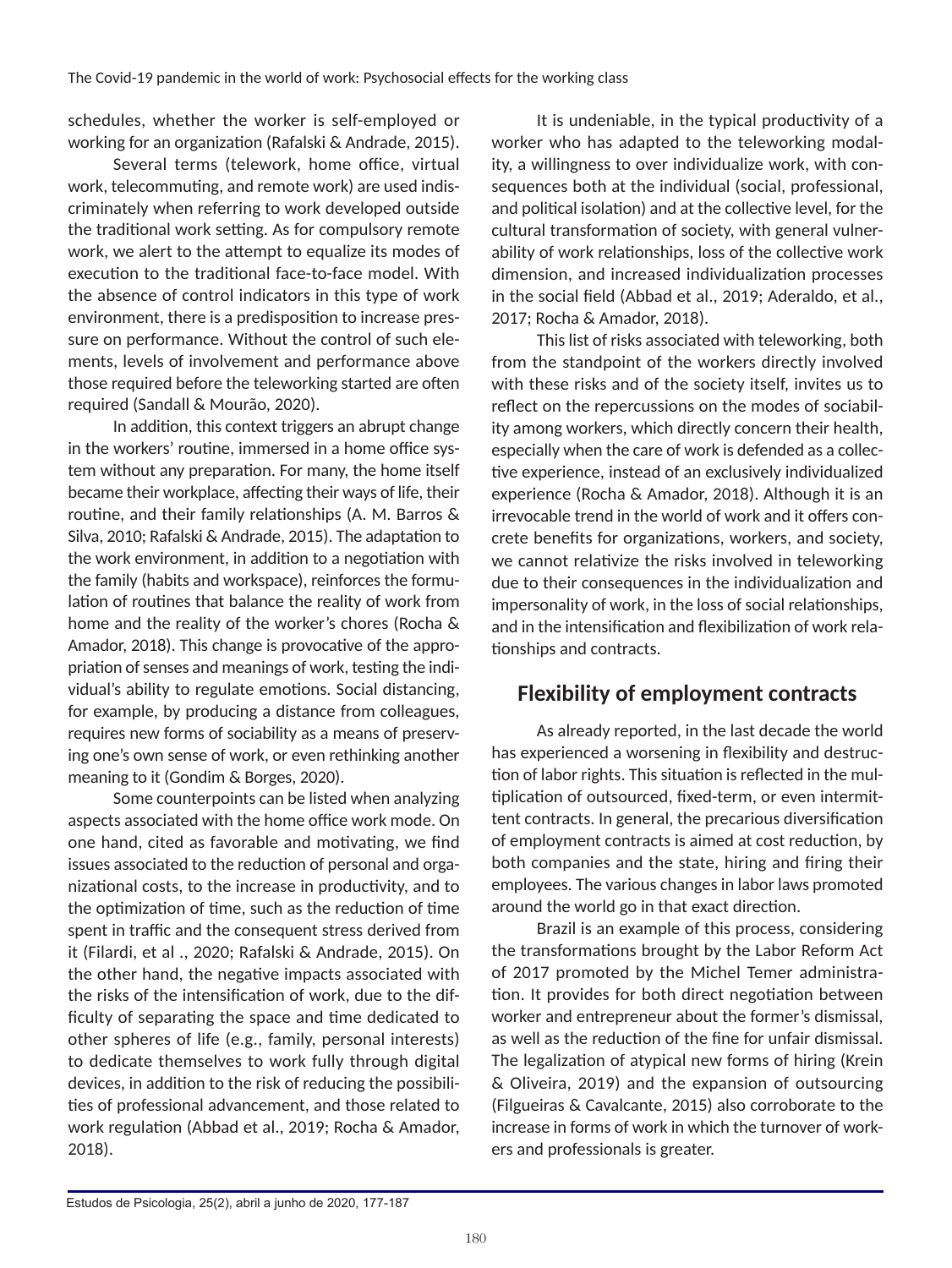Even if the trend, in the current pandemic, is to increase unemployment, analyzing the scenario before this moment and the measures adopted by the representatives of capital, in moments of acute crisis, it is possible to say that the flexibilization of contracts will deepen. The attempt to approve Provisional Measure 905/19, known as the "Green and Yellow Card", shows signs in this direction. This proposal aims to create a type of hiring, aimed at young people, which provides, for example, a smaller fine for the dismissal of these workers.

This growing scenario of pressure for the flexibilization of labor contracts, by the business community and their political allies, results in the increase of job insecurity for workers. That is, the concern of the worker in face of the threat or the effective loss of the job. Despite being influenced by non-economic elements (Gimpelson & Oshchepkov, 2012), studies (Argimon, & Wendt, 2014; Peiró, Sora, & Caballer, 2012; M. A. Silva, Witte, 2005) have shown a strong relationship between the presence of high unemployment rates, a more flexible labor market, and the increase of fear.

Although there is no data related to the period corresponding to the pandemic, in Brazil, since 2015, workers have more intensely perceived the threat to employment (*Confederação Nacional da Indústria* [CNI], 2019), and there are no contextual elements – reduction of unemployment or measures to reduce layoffs – indicating a reduction in this perception, either during or after the pandemic. In addition to an indicator of understanding about reality, the presence of this perception of threat has harmful impacts on the health of these workers.

This is what a vast literature reveals, pointing to the association between high levels of job insecurity and the occurrence of health problems, such as depression, anxiety, emotional exhaustion, headaches, high blood pressure, and heart problems, regardless of age, sex, education, or marital status (e.g., Barrech, Baumert, Gündel, & Ladwig, 2018; Elst, Notelaers, & Skogstad, 2018; László, et al., 2010; M. A. Silva, et al., 2014; Witte, 2005). Fear of unemployment has a significant effect on the worsening of global life satisfaction (Helbling & Kanji, 2018), in raising work-family conflicts (Minnotte & Yucel, 2018) and can be considered one of the most important work-related stressors (Elst, et al., 2018; László, et al., 2010).

As Castelhano (2005) portrays, fear of unemployment is a perverse management tool within organizations. Based on this, it is possible, for the representatives of capital, to implement policies to intensify work and to subject workers to worse working conditions. Consequently, job insecurity favors collective demobilization and enhances individualism and competition among workers. This fear is also related to the coercion of workers not to seek health care (Augurzky & Tauchmann, 2015; Castelhano, 2005; Reichert), perpetuating a vicious cycle of deteriorating people's lives.

If, on the one hand, job insecurity tends to fulfill this functionality, on the other, it can negatively affect job performance. First, if from an ethical standpoint, the worsening of workers' health should be disapproved per se, there are also effects on productivity (M. A. Silva, et al., 2014). In addition, studies have reported a worsening in the relationship between leaders and their teams, as well as the emergence of unexpected behaviors, but which benefit the organization – named as organizational citizenship (Nikolova, Van der Heijden, Låstad, & Notelaers, 2018; Staufenbiel & König, 2010; Wang, Lu, & Siu, 2015).

#### **Unemployment, self-employment, and "uberized" work**

If, in the scope of formal work, it is possible to see the world of work consequences that worsen the workers' lives– such as the intensification of work and increasing job insecurity –, the situation is more drastic for those outside this regime. The first point is unemployment. In the early stages of the pandemic and the necessary measure of social isolation, the world experienced an abrupt loss of jobs. It is estimated that, in the second quarter of 2020, there will be a 10.5% reduction in the hours worked in the world – which would correspond to the loss of 305 million full-time jobs (OIT, 2020a). In the United States alone, in seven weeks, more than 33 million workers applied for unemployment insurance (Departament of Labor of United States of America [DOL], 2020). In Brazil, as already presented, in March there was an increase of 1.3 points, reaching the unemployment mark of 12.2% (IBGE, 2020).

If unemployment is a problem from an economic standpoint – even if it is organically contained in the very dynamics of capitalism (Marx, 2013) – it has strong impacts on the lives of workers in this situation and on social development, in a broader sense. In addition to the immediate consequence of income loss, other aggravations to the situation are identified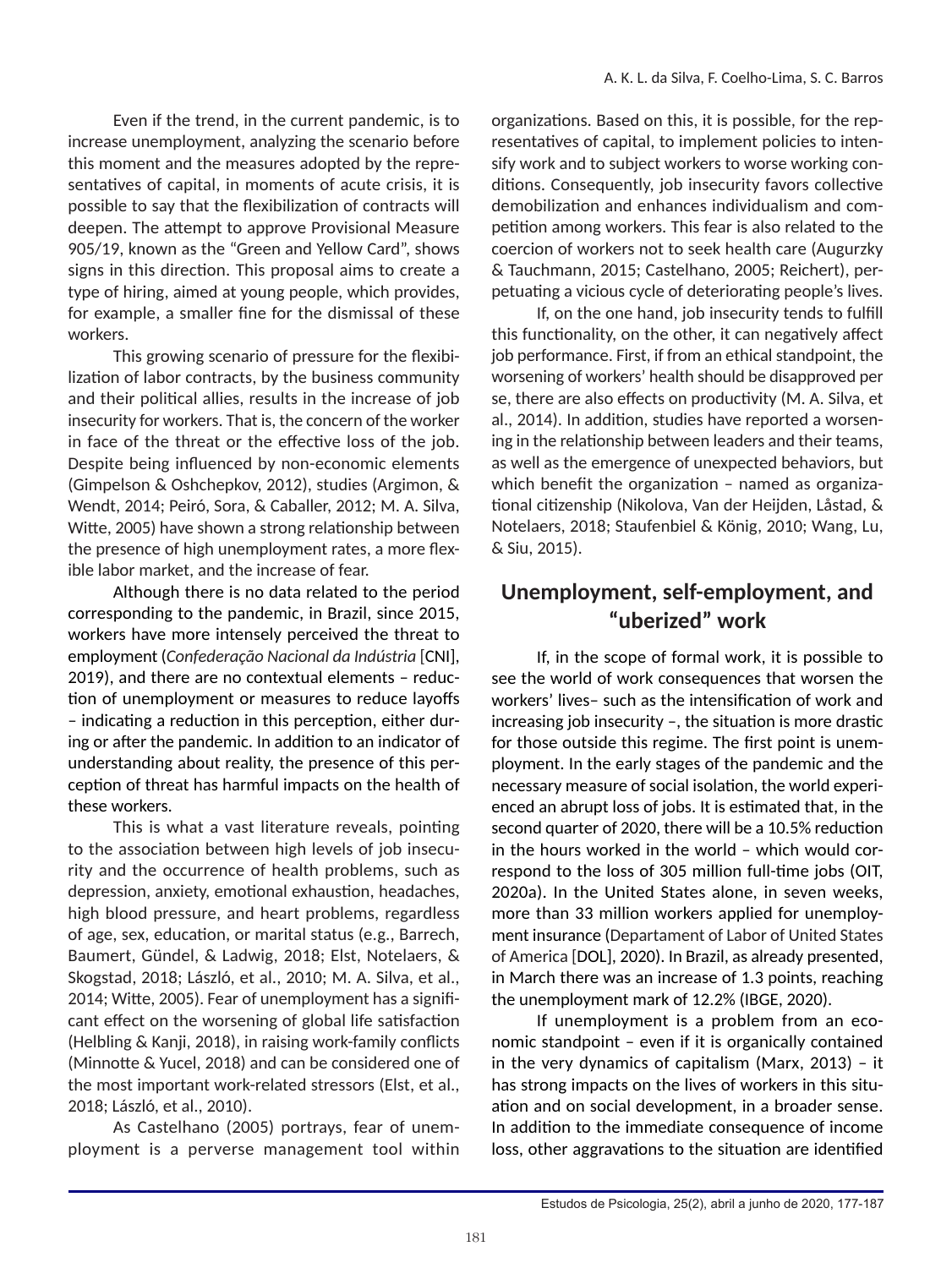(Mandelbaum & Ribeiro, 2017). Leaving employment results in the progressive loss of social ties arising from the work environment, in the reduction of social status in relation to peers, as well as in the limitation of access to entertainment and leisure activities (e.g., Andersen, 2014; Buendía, 2010; Góngora, 2011). Consequently, there is an impact on mental health, such as the general psychological deterioration of unemployed workers, in form of depression, anxiety, insomnia, fear, stress, suicide attempt, and drug abuse (e.g., Álvaro-Estramiana, Gondim, Garrido-Duque, Luna, & Dessen, 2012; Classen & Dunn, 2012; Coelho-Lima, Costa, & Bendassolli, 2013; Furnham, 2013; Kahn, 2013; Lima & Gomes, 2010; Schmitz, 2011).

Historically, in Brazil, considering the lack of effective public policies to support workers in this situation, the main ways out for those who are unemployed is informal work (e.g., Bendassolli, Coelho-Lima, Carlotto, Nüssle, & Ferreira, 2015; R. J. Barbosa, 2019). That is, forms of unregistered contracts or self-employed labor (Cacciamali, 2000) that aim to produce income for survival and that have low capital investment, being associated with precarious life situations (Tavares, 2010). Right now, there is no signal from governments or companies to change their attitude in the way they face unemployment in the country. Thus, it is reasonable to infer that the post-pandemic scenario is marked by more precarious formal jobs and by the growth in informality. This was already a trend present in the prepandemic scenario, when unemployment in the country started to reduce its growth rate due to the increase in informal work (IBGE, 2020).

Two considerations are necessary. The first concerns the population of informal workers before the pandemic. According to the OIT (2020b), at that time, more than 90% of workers who were in the informal sector lost their source of income. This situation portrays one of the characteristics of informal work: its lack of protection. In addition to the lack of access to rights, such as the 13th salary, vacation, and overtime pay (mainly in the case of self-employment), as they do not contribute, for the most part, to social security, they also have no guaranteed income due to sick leaves or even when retiring (Fagundes & Souza, 2017; Vargas, 2017). The lack of protection is also associated with a greater recurrence of accidents and illnesses, while absenteeism rates for health reasons are low (e.g., Dias et al., 2011; Diaz, Guevara, & Lizana, 2008; Maquilin, Marín-León, Monteiro, & Correa Filho, 2013). In addition to being unprotected, informal work in Brazil is

characterized by a higher number of working hours, lower salaries, and a reduced quantity of days off (IBGE, 2003).

If, on one hand, the trend presented is that of possible growth in informality, special attention should be paid to the emergence of "uberized" work (Antunes, 2020). Formally, they are configured in a modality in which, through mobile applications and in a virtual way, (large) companies act as mediators in the relationship between service providers (deliverers, drivers, etc.) and customers. However, the "service providers" are actually the main workforce for carrying out the core activity of these companies (Slee, 2017). These workers do not have any legal guarantees, nor a defined salary or even safety in their activities, a situation similar to that experienced by the previously described informal workers.

## **Final considerations**

Although the Covid-19 pandemic is ongoing, its effects were felt in the first moments, such as the loss of income, totally or partially, by countless workers, either due to unemployment or to the reduction and/or interruption of the activities they performed, due to protective measures to contain the spread of the virus.

However, the cost of the crisis is not exclusively economic. Even work, being commonly associated to income (salaries and/or wages) in capitalism cannot be reduced to that function. On the contrary, as previously mentioned, work fulfills latent social functions and, in this sense, its effects – of a psychosocial nature – are perceived and experienced by workers in different ways in their daily lives.

Thus, answering the first question we asked in the introduction of this study, we call attention to those workers, in formal employment, that were forcefully and intensely dragged into telework - home office. The problems arising from this process are structural, related to its implementation, planning, and management, with the need for teleworkers to pay attention to time management, self-management of tasks, and work-family reconciliation. Linked to this we have "the pains of excesses" with the overload of activities, the pressure for production and performance, causing an emotional exhaustion in addition to the body's fatigue. Consequently, there is a projection for the increase in Work-related Musculoskeletal Disorders (WRMDs), in diseases related to work stress, and in signs of psychological distress related to the increments of the most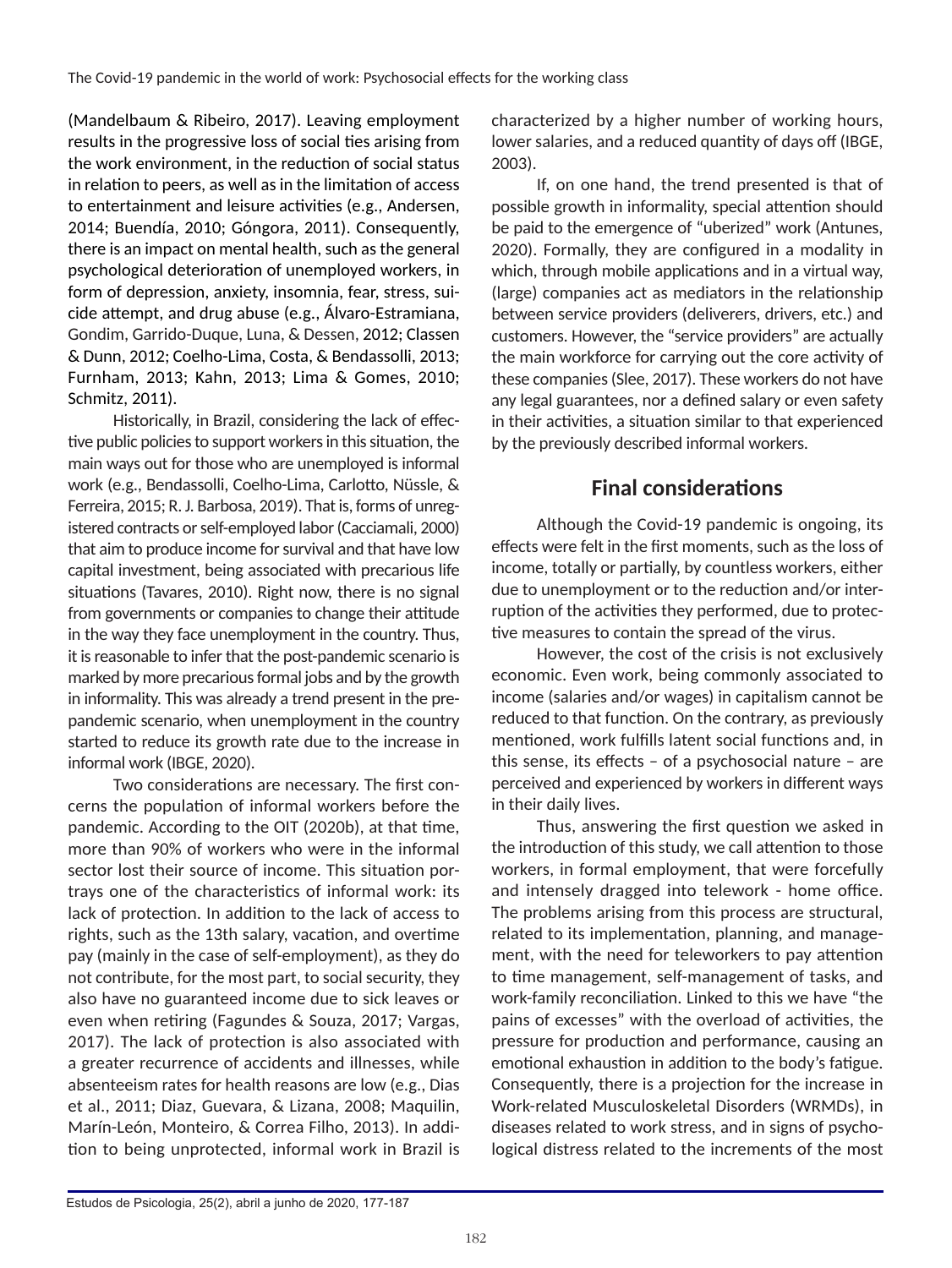diverse forms of psychological violence linked to work scenarios. There is still much to be studied regarding the motivation of workers, their bond with the organization and the work group, the work-family interfaces, and the strategies for learning and facing the challenges in teleworking.

It is undeniable that the same model carries the weaknesses and "blindness" in terms of guaranteeing rights, protecting health and safety at work. Aspects such as registration of occupational accidents, medical and maternity leave, vacations, and limitation of the workweek are very diffuse in this process of making working hours and places more flexible. Such obscure elements, if not well covered in protective laws for workers, tend to be an inexhaustible source of illnesses, of weakening socio-professional relationships, of identity crises about the sense and meaning of work, of the collective weakening, and of the precariousness of work relationships.

Likewise, we highlight the negative impact of the flexibilization of employment contracts, which tends, as we have already indicated, to deepen under the current period of pandemic crisis. With the institutionalization of flexibility, the new types of work, so criticized for their harmful effects on workers' lives, tend to crystallize more and more in society. As a result, the workers' health problems reported are added to the aggravations, and also the intensification of insecurity and fear generated by the possibility of becoming unemployed, as well as the disarticulation of these workers with their possible representative bodies, such as unions and associations.

In the same direction, but under a much worse condition due to the social neglect to which they are subjected, there are informal workers who, with the pandemic, will suffer an even greater statistical growth, due to the unemployment situation already announced under the current context. They are the ones who will have to deal with the limits of a social vulnerability announced by the low income and the general precarious situations of life. Certainly, the problems listed here do not occur due to the coronavirus crisis, but their effects are deepened because of it.

In addition to the necessary condition for survival, a person's work provides, among other things, the construction and maintenance of social bonds, giving people a feeling of usefulness and of insertion and inclusion in society. Although the picture presented does not extinguish structuring aspect of work in people's lives, the issues discussed in this study tend to compromise, on a large scale,

the latent functions advocated by work and which should, by themselves, be guaranteed and protected.

The effects of the pandemic on workers go beyond its psychosocial effects and have implications for the working class's coping processes. Here, the working class is considered as the group of men and women who need to sell their work or service to survive, either directly (as in the case of wage/salary earners) or indirectly (in self-employment, for example). The individuals who participate in it are necessarily diverse, both because of the difference in the kind of work they occupy, and because of their condition as a subject within social relationships in capitalism (Antunes, 2008; Mattos, 2019). In this direction, we can raise three considerations in order to contribute to the organization of these confrontations in the current context.

The first of these is the fight against the simplification of work-centered discussions. As several sectors of academia and the state have operated, these discussions are restricted to their economic aspects, conceived as the production of wealth. Thus, the consequences of work-related measures for the lives of men and women who depend on it are marginalized. Therefore, rescuing the psychosocial effects implied in the current paths that the world of work has taken is fundamental to combat economic abstractions, given that human lives are at stake in the face of the measures adopted by the government and business community.

The second aspect is linked to the first: the marginalization of the debate about human life involved in measures related to work is not a random fact. It reveals the limits of our current sociometabolism. Since the reproduction of capital is at the center of production and social relationships, in times of crisis, caring for marginalized human life– including the work they do – is a perverse expected consequence. The data presented in this study confirms this thesis. If the current trends in the world of work are maintained, the scenario in the short term will already be that of acute degradation in the living conditions of men and women who live of work.

Contrary to considerations like these, resulting in fatalistic attitudes, a third consideration is that they should boost the necessary struggles on the part of the working class and its allies. Knowing the basic limits of our current production mode imposes a double task: (1) escaping reformist attitudes that bet on sectorized or superficial actions, without attacking the central determinants of the process of work precariousness; and (2) waging struggles and projects that dialogue with the current emergencies of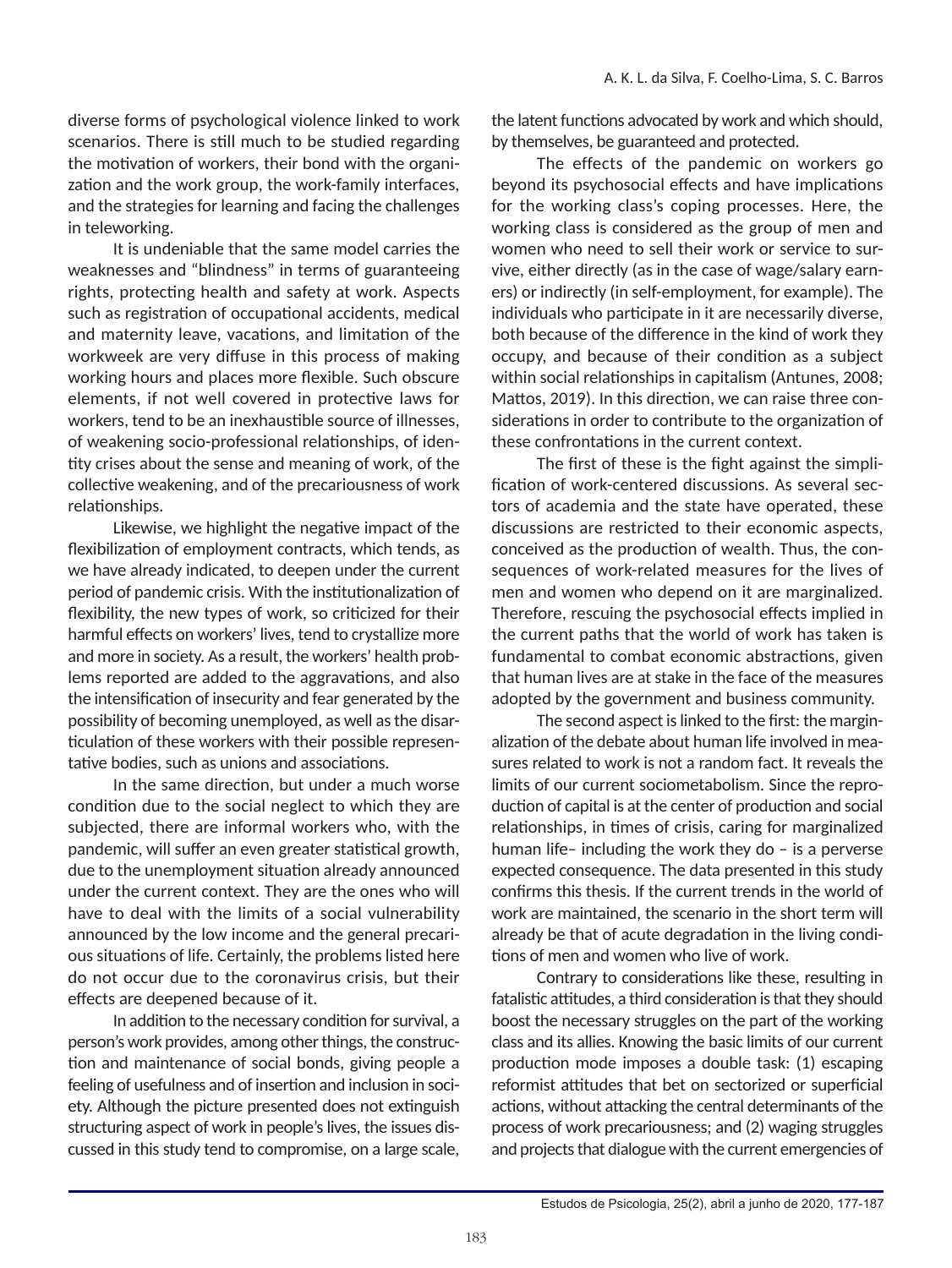The Covid-19 pandemic in the world of work: Psychosocial effects for the working class

the working class. Thus, even if projects, such as the ones related to the promotion of decent working conditions, headed by the International Labor Organization, or the #DemocratizeWork, which brings together several intellectuals and political figures of our time, are limited for not criticizing the basic form that determines the precariousness of work – its exploited character –, their defense currently ends up revealing to the workers the limits of possible changes within the current milestones of society. Therefore, the construction of programs that allow a dialogue with the present demands of the current class can represent effective gains for these people, at the same time that the partiality of these achievements increasingly stress the fundamentals of this way of organizing work and, therefore, society.

Thus, as in other times of crisis, it is essential that working class organizations, such as unions, social movements, and political parties, can build these alternatives that, instead of pacifying workers in order to maintain the current status quo, serve to propel them to a new state of affairs in which their needs are met.

It is true that we are still in the first chapters about the consequences of the COVID-19 pandemic for human society as a whole, and for the world of work in particular. The directions we will take as a society will depend, without a doubt, on the various disputes between classes at this time. If the crisis context reveals the limits of our current sociometabolism, on the other hand it reaffirms the need for other ethical-political projects. If its details can only be constructed in action, it is certain that placing human life as the top priority is urgent. Otherwise, citing Rosa Luxemburg, we will only have barbarism.

#### **References**

- Abbad, G. S., Legentil, J., Damascena, M., Miranda, L., Feital, C., & Neiva, E. R. (2019). Percepções de teletrabalhadores e trabalhadores presenciais sobre desenho do trabalho. *Revista Psicologia: Organizações e Trabalho, 19*(4), 772-780. doi: 10.17652/ rpot/2019.4.17501
- Aderaldo, I. L., Aderaldo, C. V., & Lima, A. C. (2017). Aspectos críticos do teletrabalho em uma companhia multinacional. *Cadernos EBAPE.BR*, *15*(spe), 511-533. doi: 10.1590/1679-395160287
- Álvaro, J. L. (1992). *Desempleo y bienestar psicológico*. Madrid: Siglo XXI.
- Álvaro, J. L., Garrido, A., Schweiger, I., & Torregrosa, J. R. (2007). *Introducción a la psicología social sociológica*. Barcelona: Editorial UOC.
- Álvaro-Estramiana, J. L., Gondim, S. M. G. G., Garrido-Duque, A., Luna, A. F., & Dessen, M. (2012). Desempleo y bienestar psicológico en Brasil y España: Un estudio comparativo. *Revista Psicologia: Organizações e Trabalho, 12*, 1-12. Retrieved from http://pepsic.bvsalud.org/scielo.

php?script=sci\_arttext&pid=S1984-66572012000100002&lng=pt& tlng=es

- Andersen, S. H. (2014). Unemployment and subjective well-being: A question of class? *Work and Occupations, 41*(2), 3-25. doi: 10.1177%2F0730888408327131
- Antunes, R. (2008). *Adeus ao trabalho? Ensaio sobre as metamorfoses e a centralidade do mundo do trabalho*. São Paulo: Cortez.
- Antunes, R. (2018). *O privilégio da servidão: o novo proletariado de serviços na era digital*. São Paulo: Boitempo.
- Antunes, R. (2020). *Coronavírus: o trabalho sobre fogo cruzado*. São Paulo: Boitempo.
- Antunes, R., & Braga, R. (2009). *Infoproletários: degradação real do trabalho virtual*. São Paulo: Boitempo.
- Antunes, R., & Druck, G. (2013). A terceirização como regra? *Revista do Tribunal Superior do Trabalho, 79*(4), 214-231. Retrieved from https://hdl.handle.net/20.500.12178/55995
- Arnoux-Nicolas, C., Sovet, L., Lhotellier, L., & Bernaud, J. (2016). Development and validation of the meaning of work inventory among French workers. *International Journal for Education and Vocational Guidance*, 1-21. doi: 10.1007/s10775-016-9323-0
- Barahona, M. J. (2020). El impacto social del covid-19. *Reflexiones covid-19: la mirada de las facultades (Trabajo Social)*. Universidad Complutense de Madrid. Retrieved from https://www.ucm.es/tribunacomplutense/revcul/tribunacomplutense/doc25015.pdf
- Barbosa, B. S. A. (2010). Regulamentação jurídica do teletrabalho. *Horizonte Científico, 4*(1), 1-22. Retrieved from http://www.seer.ufu. br/index.php/horizontecientifico/article/view/4317
- Barbosa, R. J. (2019). Estagnação desigual: desemprego, desalento, informalidade e a distribuição da renda do trabalho no período recente (2012-2019). *Mercado de trabalho, 67*, 60-70. Retrieved from http://repositorio.ipea.gov.br/bitstream/11058/10275/3/ bmt\_67\_nt\_estagnacao\_desigual\_desemprego.pdf
- Barrech, A., Baumert, J., Gündel, H., & Ladwig, K. H. (2018). The impact of job insecurity on long-term self-rated health - results from the prospective population-based MONICA/KORA study. *BMC Public Health, 18*(754), 1-10. doi: 10.1186/s12889-018-5621-4
- Barros, A. M., & Silva, J. R. G. (2010). Percepções dos indivíduos sobre as consequências do teletrabalho na configuração home-office: estudo de caso na Shell Brasil. *Cadernos EBAPE.BR, 8*(1), 71-91. doi: 10.1590/S1679-39512010000100006
- Barros, S. C., Álvaro, J. L., & Borges, L. O. (2018). Significados do trabalho e do dinheiro: quais suas funções sociais?. *Revista Psicologia: Organizações e Trabalho, 18*(1), 282-290. doi: 10.17652/ rpot/2018.1.13395
- Bendassolli, P. F., Coelho-Lima, F., Carlotto, M. S., Nüssle, F. S., & Ferreira, I. M. (2015). Estratégias de afrontamiento utilizadas por trabajadores para enfrentar el desempleo. *Revista Colombiana de Psicología, 24*(2), 347-362. doi: 10.15446/rcp.v24n2.44416
- Borges, L. O., & Tamayo, A. (2001). A estrutura cognitiva do significado do trabalho. *Psicologia: Organizações e Trabalho*, *1*(2), 11-44. Retrieved from http://pepsic.bvsalud.org/scielo. php?script=sci\_arttext&pid=S1984-66572001000200002&lng=pt &tlng=pt
- Brief, A. P., & Nord, W. R. (1990). Work and meaning: definitions and interpretations. In A. P. Brief & W. R. Nord (Eds.), *Meanings of occupational work: A collection of essays* (pp. 1-19). Massachusetts/ Toronto: Lexington Books.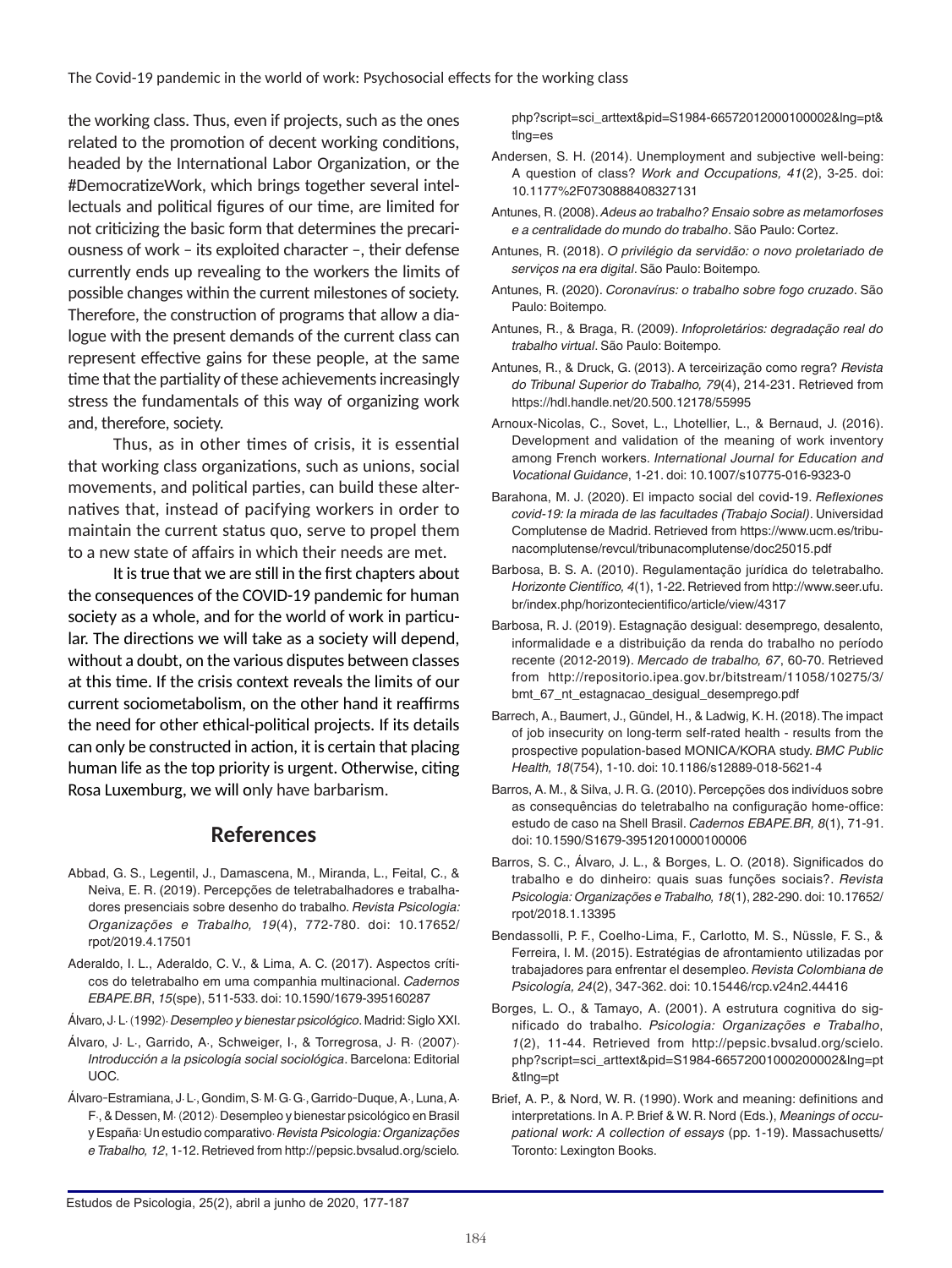- Buendía, J. (2010). *El impacto psicológico del desempleo*. Murcia: Servicio de Publicaciones.
- Cacciamali, M. C. (2000). Globalização e processo de informalidade. *Economia e Sociedade, 14*, 153-174. Retrieved from https://periodicos.sbu.unicamp.br/ojs/index.php/ecos/article/view/8643124
- Castelhano, L. M. (2005). O medo do desemprego e a (s) nova (s) organizações de trabalho. *Psicologia & Sociedade, 17*(1), 14-20. doi: 10.1590/S0102-71822005000100003
- Classen, T. J., & Dunn, R. A. (2012). The effect of job loss and unemployment duration on suicide risk in the United States: A new look using mass-layoffs and unemployment duration. *Health Economics, 21*(3), 338-350. doi: 10.1002/hec.1719
- Coelho-Lima, F., Costa, A. L. F., & Bendassolli, P. F. (2013). A produção científica da Psicologia brasileira acerca do desemprego. *Universitas Psychologica, 12*(4), 1283-1299. Retrieved from https://www.researchgate.net/deref/http%3A%2F%2Fdx.doi. org%2F10.11144%2FJaveriana.UPSY12-4.pcpb
- Confederação Nacional da Indústria (2019, december). *Medo do desemprego e satisfação com a vida. Indicadores econômicos* Brasília: Author.
- Departament of Labor of United States of America (2020, May 7). *News release: unemployment insurance weekly claims*. Washington: Author.
- Departamento Intersindical de Estatística e Estudos Socioeconômicos (2020a). *A pandemia de coronavírus e a urgente necessidade de mudanças estruturais*. Boletim de Conjuntura, 21. Retrieved from https://www.dieese.org.br/boletimdeconjuntura/2020/boletimConjuntura021.html
- Departamento Intersindical de Estatística e Estudos Socioeconômicos (2020b). *1º de Maio: Dia do Trabalhador em cenário*. Boletim Especial, 02. Retrieved from https://www.dieese.org.br/boletimespecial/2020/boletimEspecial02.html
- Departamento Intersindical de Estatística e Estudos Socioeconômicos (2020c). O Programa Emergencial de Manutenção do Emprego e da Renda diante dos impactos da Covid-19. Nota Técnica, 232. Retrieved from https://www.dieese.org.br/notatecnica/2020/ notaTec232ProgramaEmergencialGoverno.html
- Dias, E. C., Oliveira, R. P., Machado, J. H., Minayo-Gomez, C., Perez, M. A. G., Hoefel, M. G. L., & Santana, V.S. (2011). Employment conditions and health inequities: A case study of Brazil. *Cadernos de Saúde Pública, 27*(12), 2452-2460. doi: 10.1590/ S0102-311X2011001200016
- Diaz, E. M., Guevara, R. C., & Lizana, J. L. (2008). Trabajo informal: motivos, bienestar subjetivo, salud, y felicidad en venderores ambulantes. *Psicologia em Estudo, 13*(4), 693-701. doi: 10.1590/ S1413-73722008000400007
- Doise, W. (1986). *Levels of explanation in social psychology*. European Monographs in Social Psychology. Cambridge: University Press.
- Elst, T. V., Notelaers, G., & Skogstad, A. (2018). The reciprocal relationship between job insecurity and depressive symptoms: A latent transition analysis. *Journal of Organizational Behavior, 39*, 1197-1218. doi: 10.1002/job.2250
- Fagundes, H. S., & Souza, M. H. D. M. (2017). Relações informais de trabalho e o acesso à proteção social. *Revista Pesquisa Qualitativa, 5*(8), 327-343. Retrieved from https://editora.sepq.org.br/rpq/article/ view/92/84
- Filardi, F., Castro, R., & Zanini, M. (2020). Vantagens e desvantagens do teletrabalho na administração pública: análise das experiências do

Serpro e da Receita Federal. *Cadernos EBAPE.BR, 18*(1), 28-46. doi: 10.1590/1679-395174605

- Filgueiras, V., & Cavalcante, S. (2015). Terceirização: debate conceitual e conjuntura política. *Revista da ABET, 14*(1), 15-36. Retrieved from https://periodicos.ufpb.br/ojs/index.php/abet/article/ view/25699/13875
- Furnham, A. (2013). The psychology of unemployment: Laying off people in a recession. In A. G. Antoniou & C. L. Cooper (Eds.), *The psychology of the recession on the workplace* (pp. 155-175). Glos/ Massachusets: Edward Elgar.
- Garrido, A. (2006). El trabajo: presente y futuro. In A. Garrido (Ed.), *Sociología del Trabajo* (pp. 19-55). Barcelona: Editorial UOC.
- Gimpelson, V., & Oshchepkov, A. (2012). Does more unemployment cause more fear of unemployment? *IZA Journal of Labor & Development, 1*(6), 1-26. doi: 10.1186/2193-9020-1-6
- Gondim, S., & Borges, L. O. (2020). Significados e sentidos do trabalho do home-office: desafios para a regulação emocional. Orientações técnicas para o trabalho de psicólogas e psicólogos no contexto da crise COVID-19. *Central de Conteúdo da Covid-19 - SBPOT*. Retrieved from https://www.sbpot.org.br/noticias/ material-orientacoes-sobre-home-office-textos-do-volume-1/
- Góngora, J. C. G. (2011). Juventud, trabajo, desempleo e identidad: um enfoque psicosocial. *Athenea Digital, 11*(3), 165-182. doi: 10.5565/ rev/athenead/v11n3.898
- Gorz, A. (1987). *Adeus ao proletariado*. Rio de Janeiro: Forense-Universitária.
- Helbling, L., & Kanji, S. (2018). Job insecurity: Differential effects of subjective and objective measures on life satisfaction trajectories of workers aged 27–30 in Germany. *Social Indicators Research, 137*(3), 1145-1162. doi: 10.1007/s11205-017-1635-z
- Instituto Brasileiro de Geografia e Estatística. (2003). *Economia informal urbana*. Brasília, DF: Author.
- Instituto Brasileiro de Geografia e Estatística. (2020). *Pesquisa nacional por amostra de domicílios contínua. Trimestre móvel jan-mar 2020*. Brasília, DF: Author.
- Jahoda, M. (1987). *Empleo y desempleo: um análisis sócio-psicológico* (J. L. Álvaro, Trans.). Madrid: Ediciones Morata.
- Kahn, H. (2013). Unemployment and mental health. In A. G. Antoniou & C. L. Cooper (Eds.), The *psychology of the recession on the workplace* (pp. 196-208). Glos/ Massachusets: Edward Elgar.
- Krein, K. D., & Oliveira, R. V. (2019). Para além do discurso: impactos efetivos da Reforma nas formas de contratação. In J. D. Krein, R. V. Oliveira, & V. A. Filgueiras (Eds.), *Reforma trabalhista no Brasil: promessas e realidade* (pp. 81-125). Campinas, SP: Curt Nimuendajú.
- László, K. D., Pikhart, H., Kopp, M. S., Bobak, M., Pajak, A., Malyutina, S., ... Marmot, M. (2010). Job insecurity and health: A study of 16 European countries. *Social Science & Medicine, 70*(6), 867-874. doi: 10.1016%2Fj.socscimed.2009.11.022
- Leite, K. C. (2019). Trabalho precário: precariado, vidas precárias e processos de resistências. *Revista de Ciências Sociais: Política & Trabalho, 51*, 108-125. doi: 10.22478/ ufpb.1517-5901.0v51n0.50733
- Lima, A. V. Q., & Gomes, M. W. F. (2010). "Estou formado(a), e agora?": uma análise sobre o sofrimento psíquico de desempregados recém-formados em instituições de nível superior em São Luís-MA. *Cadernos de Pesquisa, 17*(3), 37-46. Retrieved from http://www.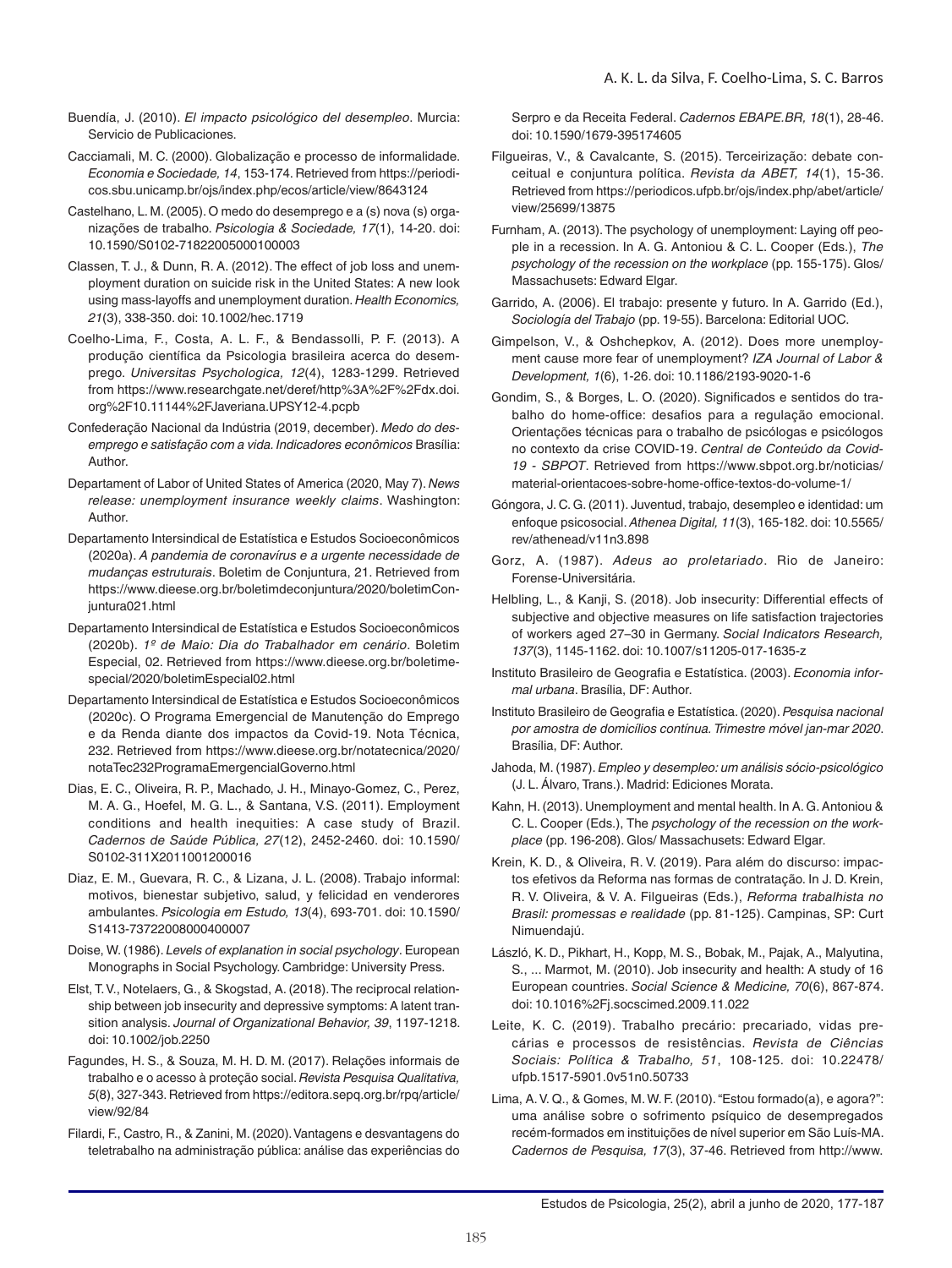periodicoseletronicos.ufma.br/index.php/cadernosdepesquisa/ article/view/280

- Mandelbaum, B. P. H., & Ribeiro, M. A. (2017). *Desemprego: uma abordagem psicossocial*. São Paulo: Edgard Blücher.
- Maquilin, I. O. C., Marín-León, L., Monteiro, M. I., & Correa Filho, H. R. (2013). Desigualdades no acesso e uso dos serviços de saúde entre trabalhadores informais e desempregados: análise da PNAD 2008, Brasil. *Cadernos de Saúde Pública, 29*(7), 1392-1406. doi: 10.1590/S0102-311X2013000700013
- Marx, K. (2013). *O capital: o processo de produção do capital. Livro 1*. São Paulo: Boitempo.
- Mattos, M. B. (2019). *A classe trabalhadora de Marx ao nosso tempo*. Boitempo.
- Minnotte, K. L., & Yucel, D. (2018). Work-family conflict, job insecurity, and health outcomes among US workers. *Social Indicators Research, 139*(2), 517-540. doi: 10.1007/s11205-017-1716-z
- MOW International Research Team (1987). *The meaning of working*. London: Academic Press.
- Nikolova, I., Van der Heijden, B., Låstad, L., & Notelaers, G. (2018). The "silent assassin" in your organization? Can job insecurity climate erode the beneficial effect of a high-quality leader-member exchange?. *Personnel Review, 47*(6), 1174-1193. doi: 10.1108/ PR-09-2017-0266
- Offe, C. (1989). Trabalho: a categoria chave para da Sociologia?. *Revista Brasileira de Ciências Sociais [ANPOCS]*, *10*(4), 5-20. http://www.anpocs.com/images/stories/RBCS/10/rbcs10\_01.pdf
- Organista, J. H. C. (2006). *O debate sobre a centralidade do trabalho*. São Paulo: Expressão popular.
- Organização Internacional do Trabalho. (2015). *Uma década de promoção do trabalho decente no Brasil: uma estratégia de ação baseada no diálogo social*. Genebra: Author.
- Organização Internacional do Trabalho. (2020a). *ILO Monitor: COVID-19 and the world of work* (Third edition). Geneva: Author.
- Organização Internacional do Trabalho. (2020b). *COVID-19 crisis and the informal economy: immediate responses and policy challenges*. Geneva: Author.
- Peiró, J. M., Sora, B., & Caballer, A. (2012). Job insecurity in the younger Spanish workforce: Causes and consequences. *Journal of Vocational Behavior, 80*(2), 444-453. doi: 10.1016/j.jvb.2011.09.007
- Pochmann, M. (2018). Desempenho econômico conjuntural e a situação recente do trabalho no Brasil. *Revista do Núcleo de Estudos de Economia Catarinense [NECAT], 7*(13), 11-27. Retrieved from http:// incubadora.periodicos.ufsc.br/index.php/necat/article/view/5275
- Porto, J. B., Puentes-Palacio, K., & Neiva, E. R. (2020). Ajustes e mudanças organizacionais em tempos de pandemia da COVID-19. *Central de Conteúdo da Covid-19 - SBPOT*. Retrieved from https:// www.sbpot.org.br/publicacoes/artigos/ajustes-e-mudancas-organizacionais-em-tempos-de-pandemia-da-covid-19/
- Rafalski, J. C., & Andrade, A. L. (2015). Home-office: aspectos exploratórios do trabalho a partir de casa. *Temas em Psicologia, 23*(2), 431-441. doi: 10.9788/TP2015.2-14
- Reichert, A. R., Augurzky, B., & Tauchmann, H. (2015). Self-perceived job insecurity and the demand for medical rehabilitation: Does fear of unemployment reduce health care utilization? *Health Economics, 24*(1), 8-25. doi: 10.1002/hec.2995
- Rocha, C. T. M., & Amador, F. S. (2018). O teletrabalho: conceituação e questões para análise. *Cadernos EBAPE.BR, 16*(1), 152-162. doi: 10.1590/1679-395154516
- Sandall, H., & Mourão, L. (2020). Desempenho no trabalho: desafios para trabalhadores e gestores em teletrabalho compulsório. Orientações técnicas para o trabalho de psicólogas e psicólogos no contexto da crise COVID-19. Central de Conteúdo da Covid-19 - SBPOT. *Associação Brasileira de Psicologia Organizacional e do Trabalho*. Retrieved from https://www.sbpot.org.br/noticias/ material-orientacoes-sobre-home-office-textos-do-volume-1/
- Schmitz, H. (2011). Why are the unemployed in worse health? The causal effect of unemployment on health. *Labour Economics, 18*(1), 71-78. doi: 10.1016/j.labeco.2010.08.005
- Silva, H. L. F. (2018). Trabalho precário e Formação do trabalhador: a precariedade como modo de ser. *Revista Trabalho, Política e Sociedade, 3*(5), 223-250. doi: 10.29404/rtps-v3i5.3969
- Silva, M. A., Argimon, I. I. L., & Wendt, G. W. (2014). Insegurança no trabalho e sua relação com a saúde psicológica do trabalhador. *Diaphora, 12*(1), 40-47. Retrieved from http://www.sprgs.org.br/ diaphora/ojs/index.php/diaphora/article/view/46/46
- Slee, T. (2017). *Uberização: a nova onda do trabalho precarizado*. São Paulo: Elefante.
- Standing, G. (2014). *O precariado: a nova classe perigosa*. Belo Horizonte: Autêntica.
- Staufenbiel, T., & König, C. J. (2010). A model for the effects of job insecurity on performance, turnover intention, and absenteeism. *Journal of Occupational and Organizational Psychology, 83*(1), 101-117. doi: 10.1348/096317908X401912
- Tavares, M. A. (2010). O trabalho informal e suas funções sociais. *Praia Vermelha, 20*(1), 21-36.
- Toni, M. (2003). Visões sobre o trabalho em transformação. *Sociologias*, *5*(9), 244-286. doi: 10.1590/S1517-45222003000100009
- Vargas, J. (2017). *A informalidade no mercado de trabalho: um desafio institucional permanente para a economia brasileira*. Novas Edições Acadêmicas.
- Wang, H.-j., Lu, C.-q., & Siu, O.-l. (2015). Job insecurity and job performance: The moderating role of organizational justice and the mediating role of work engagement. *Journal of Applied Psychology, 100*(4), 1249-1258. doi: 10.1037/a0038330
- Witte, H. (2005). Job insecurity: Review of the international literature on definitions, prevalence, antecedents and consequences. *SA Journal of Industrial Psychology, 31*(4), 1-6. doi: 10.4102/sajip. v31i4.200

*Alda Karoline Lima da Silva*, Doutora em Psicologia pela Universidade Potiguar (UnP), é Diretora acadêmica do Nostrum Instituto de Psicologia e Docente do Mestrado Profissional em Psicologia Organizacional e do Trabalho/ Mestrado em Administração na Universidade Potiguar (UnP). Endereço para